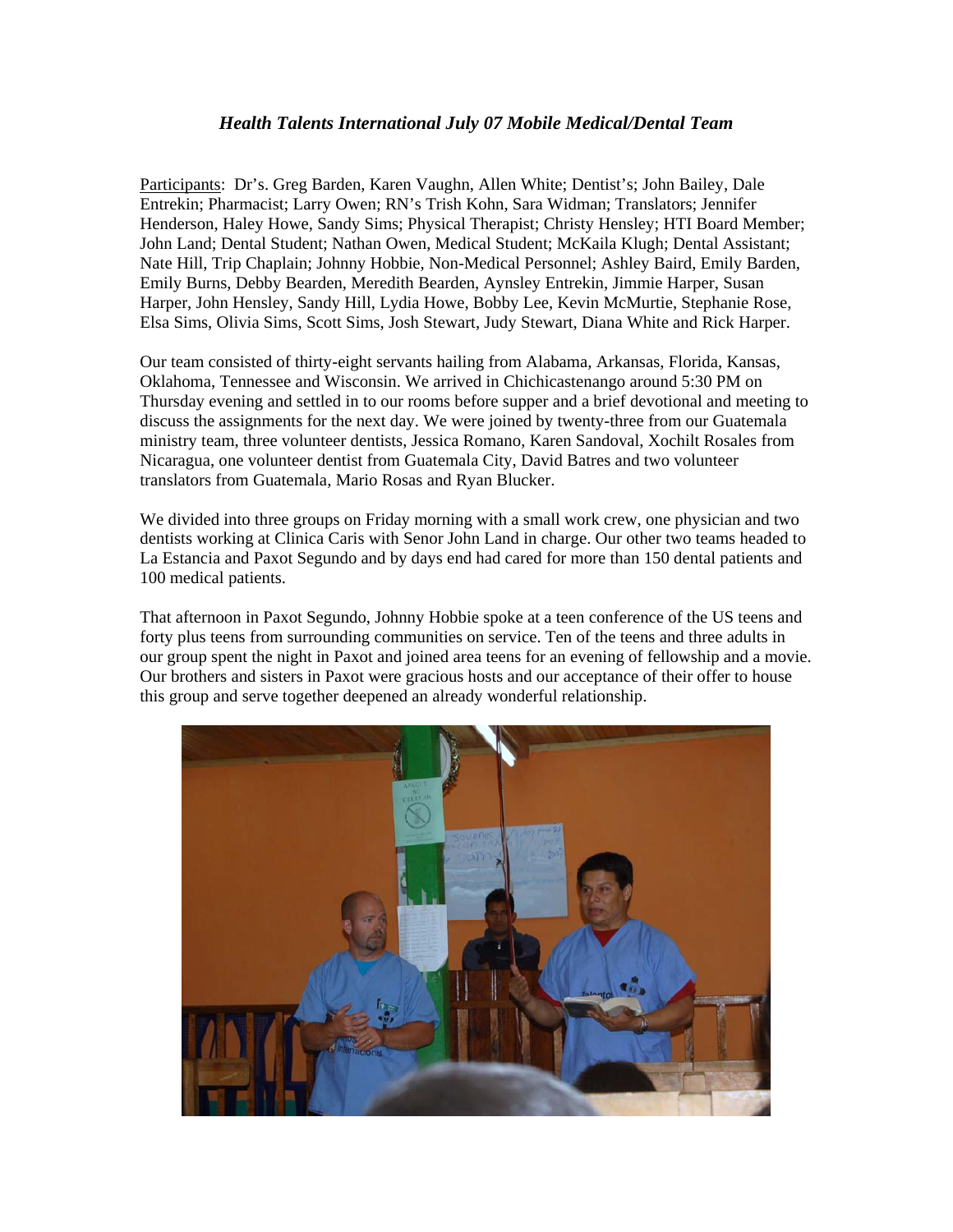Saturday, Day Two of Clinics: Team A went to Mactzul Quinto, team B to Paraxaj and team C to Clinica Caris. A political party campaigning for the September elections and been to Paraxaj shortly before we arrived handing out bags of medicine, so very few patients came to clinic. Team B decided to head to Mactzul Quinto where 90 dental patients were overwhelming Team A. We eventually set up eight dental chairs and cared for 112 dental patients.



Teenagers from the US, Paxot Segundo, Paxot Tercero, Mactzul Quinto, Mactzul Sexto and Xepocol came together on Saturday morning for a community service project, painting the community center. They were treated that afternoon to a performance by Voces Acappella and a joint worship service.

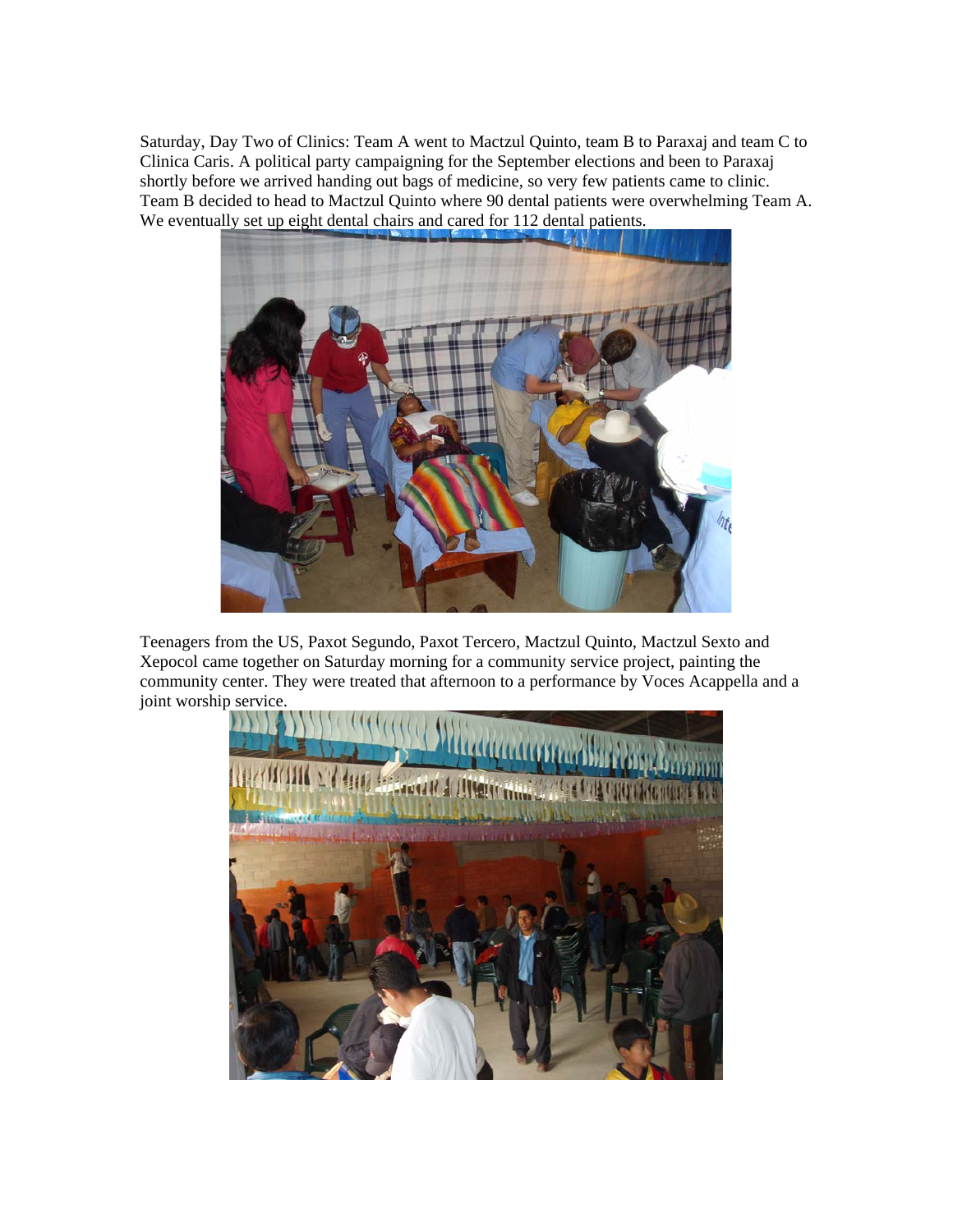

Sunday was a day of rest, relaxation and worship. We divided into three groups this day as well with some of us traveling to Pacaja Xesic to worship with the church family there, a few went to Lake Atitlan and the remainder stayed in Chichi to attend worship services there.

We continued our three team pattern on Monday, but Team A had all of the North Americans going to Chuchipaca for an abbreviated clinic day. We hit the road at 2:45 after seeing 103 dental patients and 63 medical patients. Our Guatemala team arrived before we left to finish consultations with another 19 patients as we needed to be in Guatemala City prior to nightfall.